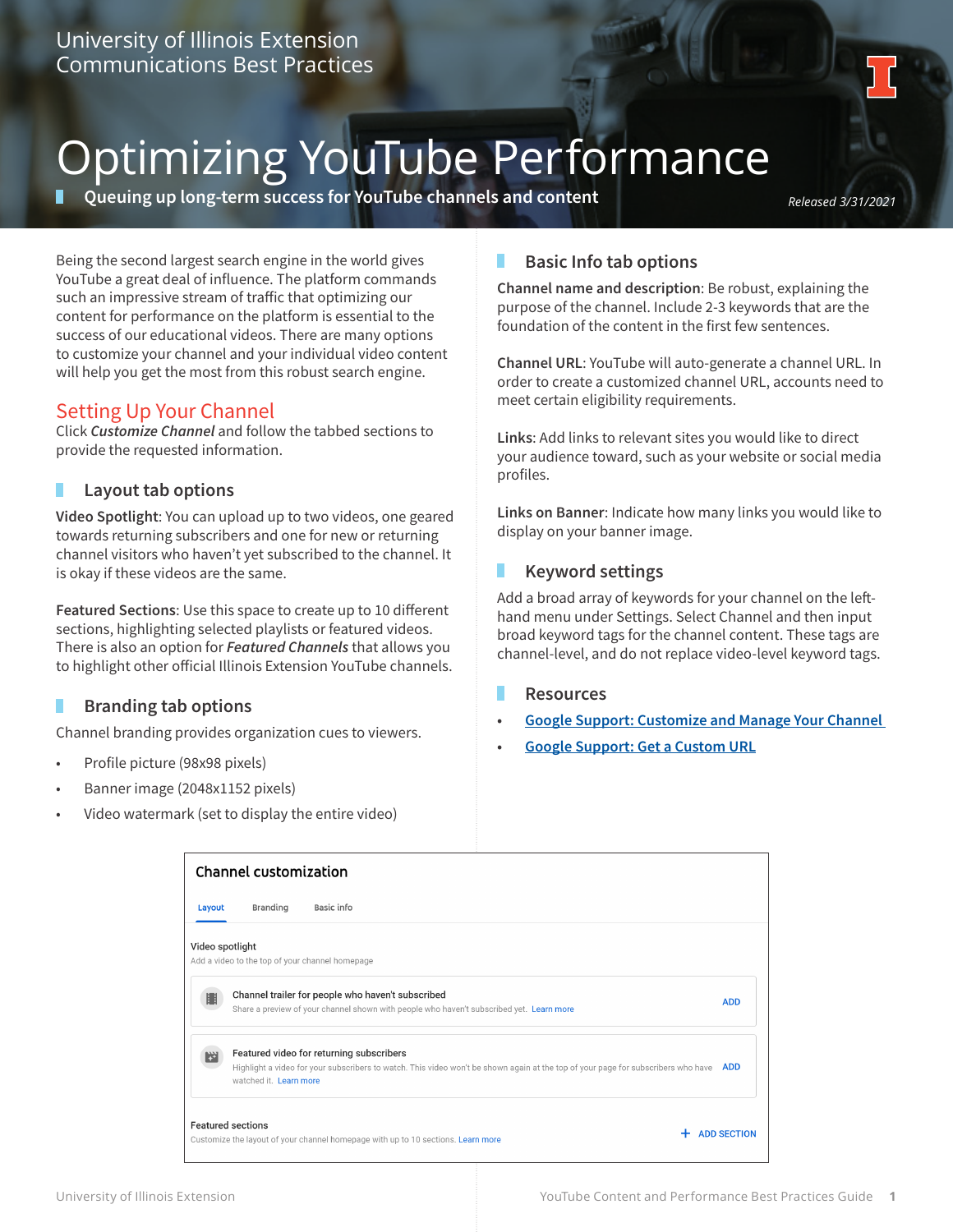# Uploading Videos

How you upload videos to YouTube will have a dramatic impact on how your content performs for search engine optimization (SEO). This matters for how your video is included in searches done within YouTube, as well as general searches done through a search engine such as Google. Pay attention to these details for best SEO success.

# **File name**

Name your video file using full words and include target keywords related to the video's content. Names of uploaded files can play a role in SEO. This filename could even look like the title of your video, for example, if the video is about washing your hands with soap or sanitizer, the filename might be "Handwashing\_Soap\_Sanitizer". Or if your video is about pruning conifer trees, you could use "Pruning\_Conifer\_ Trees".

## **Title (required)** ٠

The title of the video is one of the most significant influences about whether someone clicks on your video or not, so inserting your keyword into the title is important. But be careful to avoid stuffing your title so full of keywords that it becomes nonsensical; it should still read fluently, even with keywords layered in. If the video is part of a series, list the title of the video first, followed by name of webinar series.

# **Description**

Explain what the video is about and the type of content a viewer can expect to discover. Because the YouTube algorithm prioritizes the beginning of the description, include keywords early in the description. This is also what viewers see first when they search for content.

- Use various keywords that explain the same concept: garbage, waste, output.
- Be truthful and make sure you do not promise something that isn't included in the video.
- Promote the brand at the end of the description. Use the Extension boilerplate and relevant links related to your program, including social media. You can set up a default description that auto-populates every time you upload a new video.
- Include timestamps in the description when discussing a new topic or section in the video. Timestamps can be written as minute:seconds, and for longer videos, hour:minutes:seconds. This allows viewers to skip to the content that is relevant to them and provides more information in the description to support SEO performance.
- Provide a list of links to resources referenced in the video.
- Credit your sources. If you use copyright free music, include it in the description. Remember: you must have permission to use the asset, even if it's royalty free. If the content is copyrighted and we do not have permissions to use it, citing does not absolve you of wrongdoing.

## **Thumbnails** п

Always include a user-generated thumbnail that is clear and bold. The goal is to create an image that is compelling, provides a preview to prospective viewers, and draws attention. Never use deceptive or misleading images to trick viewers into clicking on content that is considered 'clickbait.'

Thumbnail dimensions should be 1920x1080 pixels. File size should be smaller than 2 MB.

| <b>Details</b><br>O                               | Video elements                                                                              | Checks                                      | Visibility                        |
|---------------------------------------------------|---------------------------------------------------------------------------------------------|---------------------------------------------|-----------------------------------|
| <b>Details</b>                                    |                                                                                             |                                             |                                   |
| Title (required) $\circled{?}$<br>4H I Outro 1    |                                                                                             |                                             | Processing video                  |
| Description (?)<br>Tell viewers about your video  |                                                                                             |                                             |                                   |
|                                                   |                                                                                             | Video link<br>Filename<br>_4H_I_Outro_1.mp4 | m<br>https://youtu.be/QZpEQCtYIrc |
| Thumbnail<br>draws viewers' attention. Learn more | Select or upload a picture that shows what's in your video. A good thumbnail stands out and |                                             |                                   |
| ⊘<br>咸<br>Upload thumbnail                        |                                                                                             |                                             |                                   |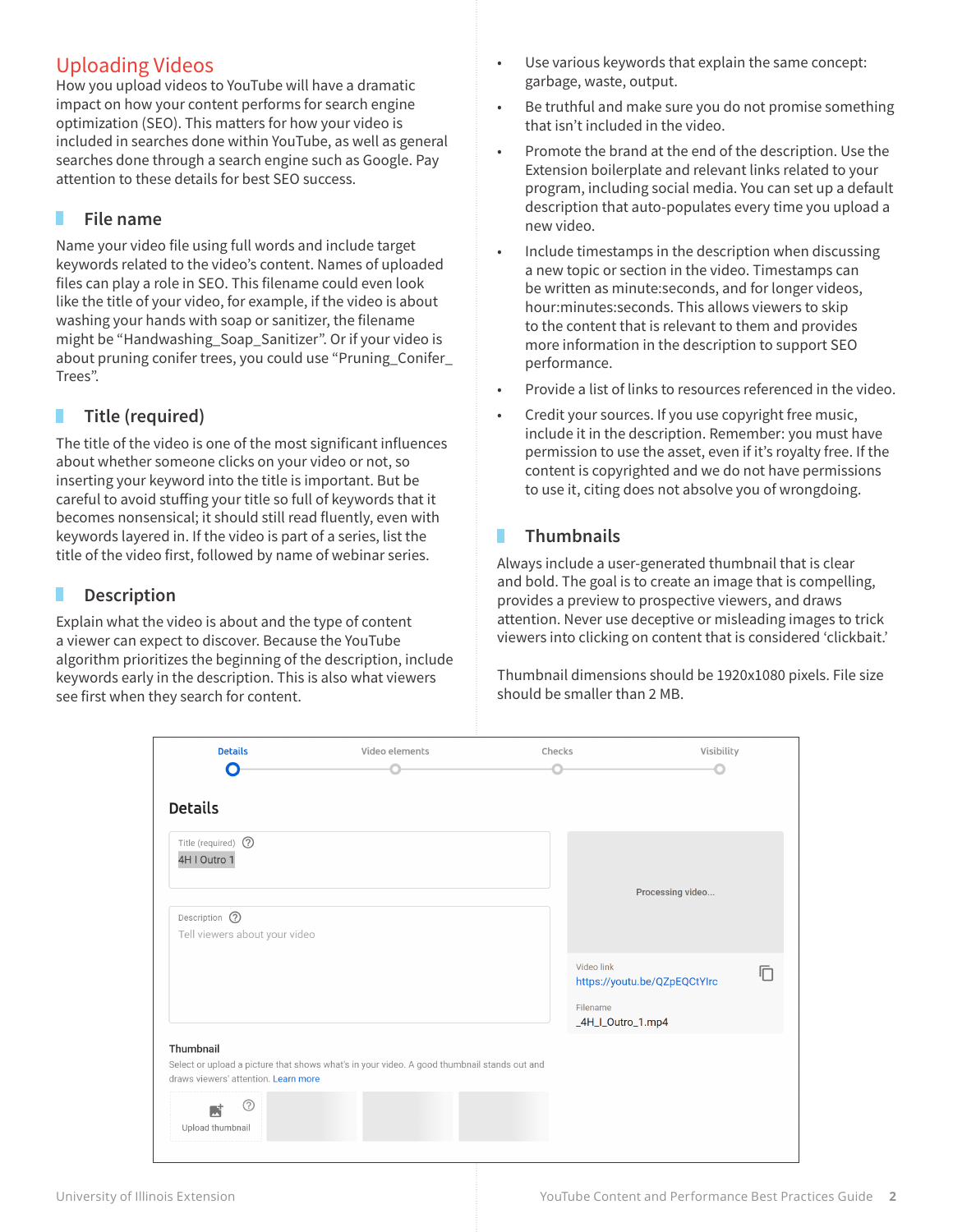## Audience

## Is this video made for kids? (required)

Regardless of your location, you're legally required to comply with the Children's Online Privacy Protection Act (COPPA) and/or other laws. You're required to tell us whether your videos are made for kids. What's content made for kids?

Features like personalized ads and notifications won't be available on videos made for (i) kids. Videos that are set as made for kids by you are more likely to be recommended alongside other kids' videos. Learn more

## ◯ Yes, it's made for kids

No, it's not made for kids

# **Audience (Made for Kids)**

We are not interested in trying to find a way to slide around these requirements. Be honest and direct in your evaluation of whether or not this label should apply to your video. The label exists to protect children from being exposed to content that is developmentally or thematically inappropriate. Failing to select this box can result in a mismatch between content and audience. It also leaves the door open for inappropriate advertisements to be introduced to young viewers by using our videos as a vehicle.

This section CANNOT be overlooked nor taken for granted. If your video content is clearly developed for an audience that includes children age 13 and younger, then you must mark the video as Made for Kids. This also applies if the video has an emphasis on kids' characters, themes, toys, or other kidoriented content.

If you have any questions, contact the state Extension Communications team.

# **Paid Promotion**

You can skip this section if you have not accepted anything of value from a third party to make your video.

# **Tags**

Add tags to your content if there are common misspellings or terms that are often confused with one another. Tags don't

contribute significantly to SEO, so you don't need to keyword tag your video content here, as it will have minimal impact.

## **Resources**

- **• Hootsuite: How to write the best YouTube descriptions**
- **• YouTube Support: Default upload settings**
- **• YouTube Support: Add video thumbnails**
- **• YouTube Creator Academy**
- **• YouTube Help: Set your channel or video's audience**
- **• YouTube Blogs: Protecting kids' privacy on YouTube**
- **• YouTube Support: What is turned on and off**
- **• YouTube Support: Complying with COPPA**
- **• YouTube Support: Features impacted by COPPA**
- **• FTC: Is your content directed to children?**
- **• Hubspot: YouTube Tags and Why They Are Important**
- **• YouTube Support: Add tags to videos**

# Video Elements

#### **Add an End Screen** п

End screens are a great way to easily link people back to other videos in your channel that are relevant to the topic just shared. While this section is not critical, it is a great asset to your overall look, feel, and performance of your YouTube channel.

Utilizing Illinois Extension's video bumper (found in our brand assets folder) leaves plenty of space to include an end card and any relevant contact information. The bumper must be added to the video before it is uploaded to YouTube.

#### п **Cards**

Cards point people to other videos, playlists, and associated URLs during certain points or throughout your video. This is especially useful if the video is part of a series that is captured in a playlist. Directing the user to the playlist helps keep them engaged in your content.